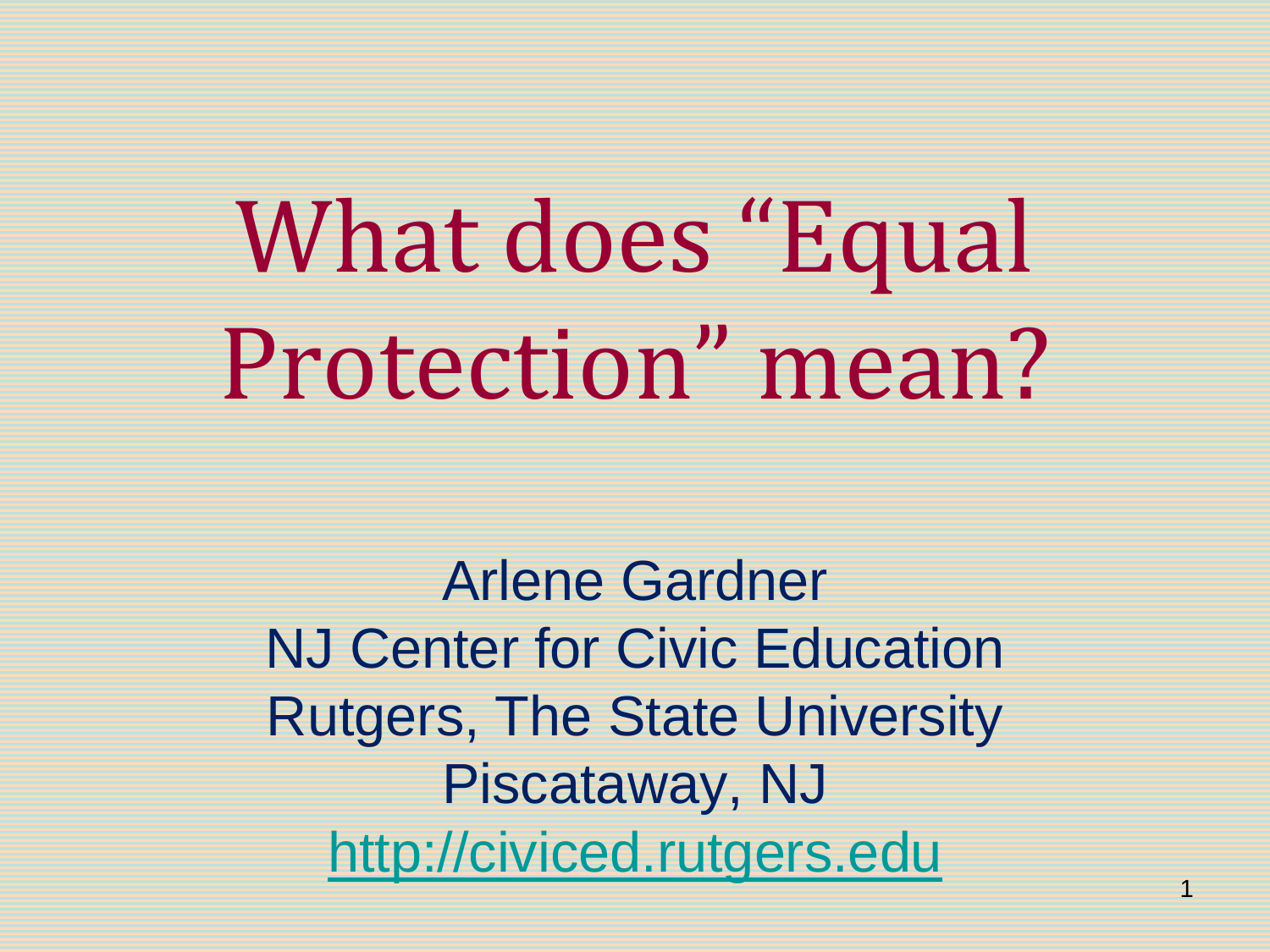# NJ Student Learning Standards for Social Studies (2020)

- 6.1.8.CivicsPI.3.b: Evaluate the effectiveness of the fundamental principles of the Constitution (i.e., consent of the governed, rule of law, federalism, limited government, separation of powers, checks and balances, and individual rights) in establishing a federal government that allows for growth and change over time.
- 6.1.8.CivicsPI.3.c: Distinguish the powers and responsibilities of citizens, political parties, interest groups, and the media in a variety of governmental and nongovernmental contexts.
- 6.1.8.HistoryCC.5.f: Analyze the economic impact of Reconstruction on the South from different perspectives.
- 6.1.8.HistoryUP.5.a: Analyze the effectiveness of the 13th, 14th, and 15th Amendments to the United States Constitution from multiple perspectives.
- 6.3.8.CivicsDP.1: Identify an issue of inequality, develop multiple solutions, and communicate the best one to an appropriate government body.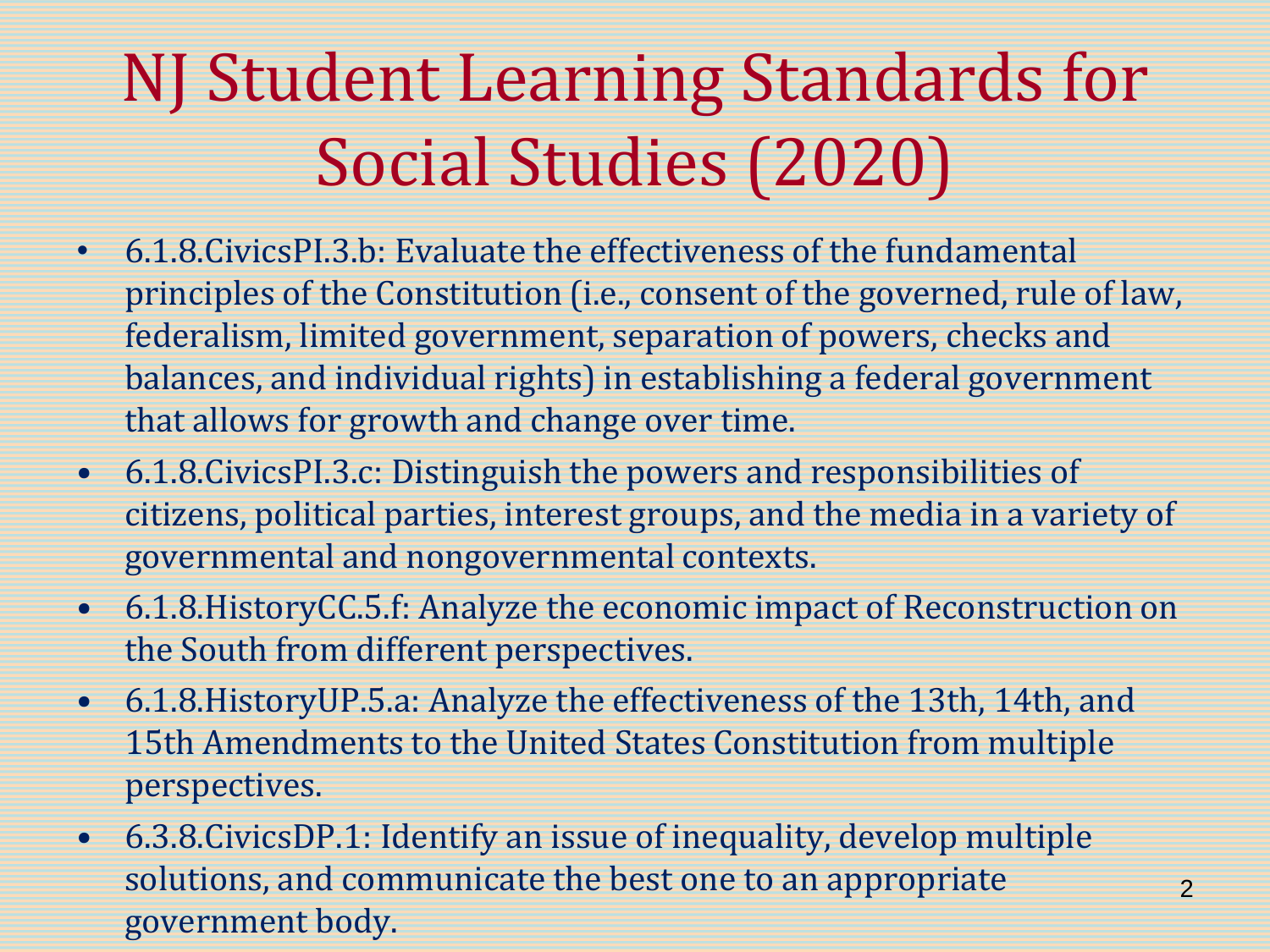#### Equal Protection Clause

#### 14th Amendment:

"nor deny to any person within its jurisdiction the equal protection of the laws."

#### Ratified 1868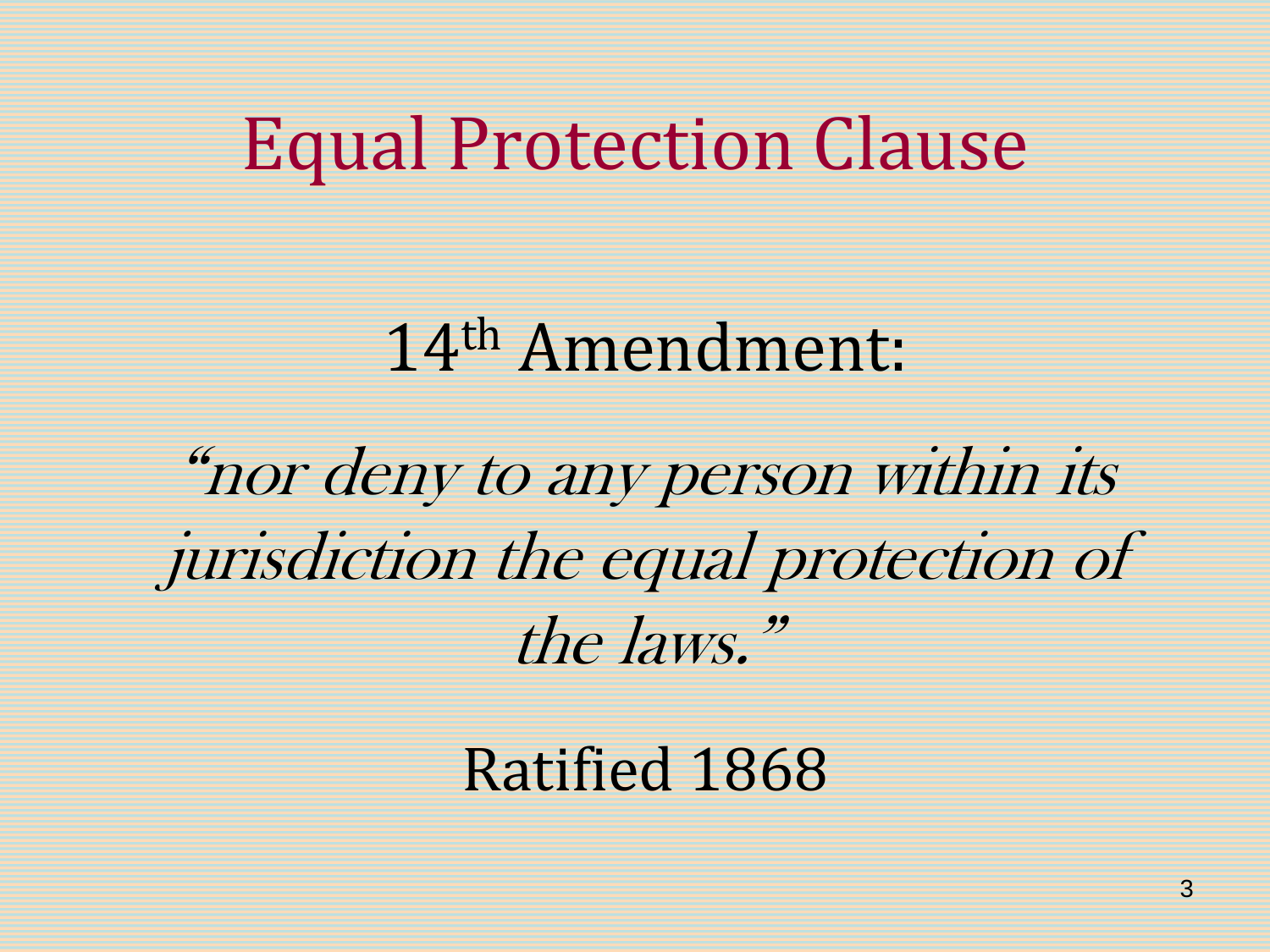### Impact of the 14<sup>th</sup> Amendment

- The 14th Amendment attempted to end discrimination by requiring equal treatment of all persons.
- It marked a significant shift in the way the Constitution was applied: Prior to its enactment, the individual protections offered by the Bill of Rights were enforceable only against the federal government. The 14th Amendment expanded these rights to state action also.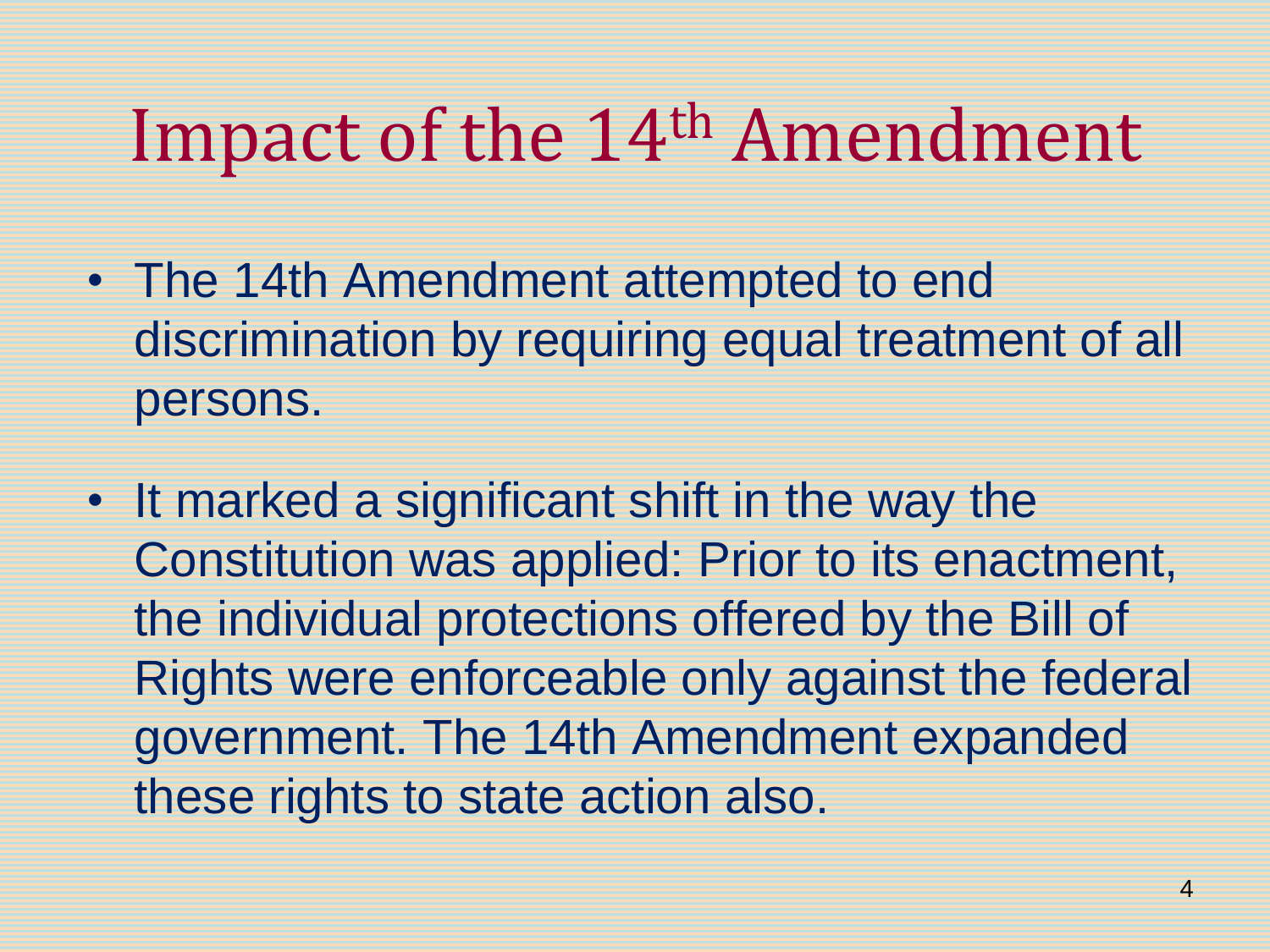### …But initially it was not enforced

- Many states ignored the 14<sup>th</sup> Amendment and denied African Americans their legal rights.
- State legislatures began to pass laws limiting the freedom of the former slaves—"Black Codes".
- Members of the Ku Klux Klan and other antiabolitionist groups terrorized black citizens, often with the support of the police.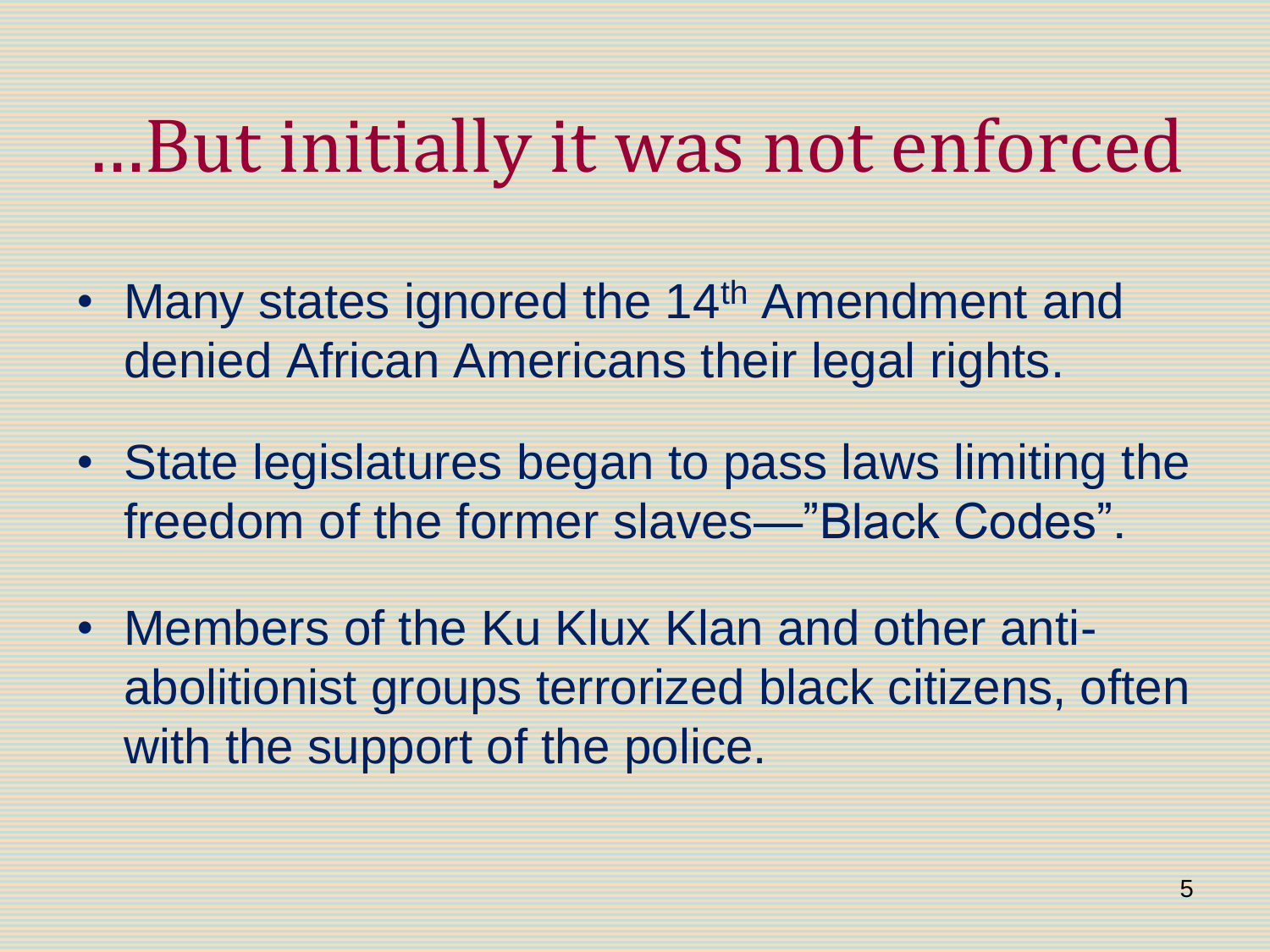#### Black codes



- detailed when, where and how formerly enslaved people could work
	- kept Black citizens in indentured servitude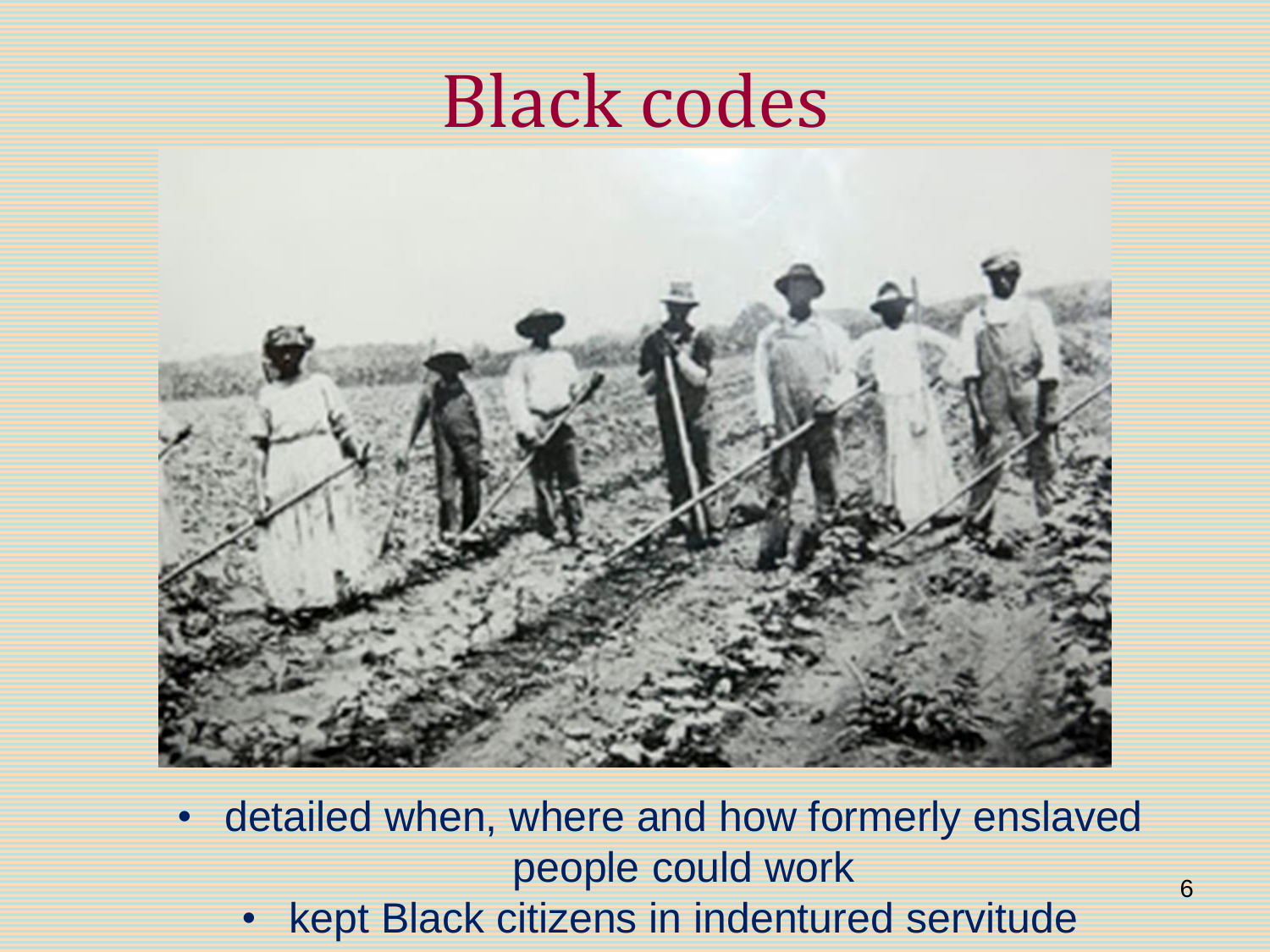### Violence



On July 30, 1866, a peaceful demonstration of mostly black Freedmen was set upon by a mob of white rioters, many of whom had been soldiers of the recently defeated Confederate States of America, leading to a fullscale massacre in New Orleans.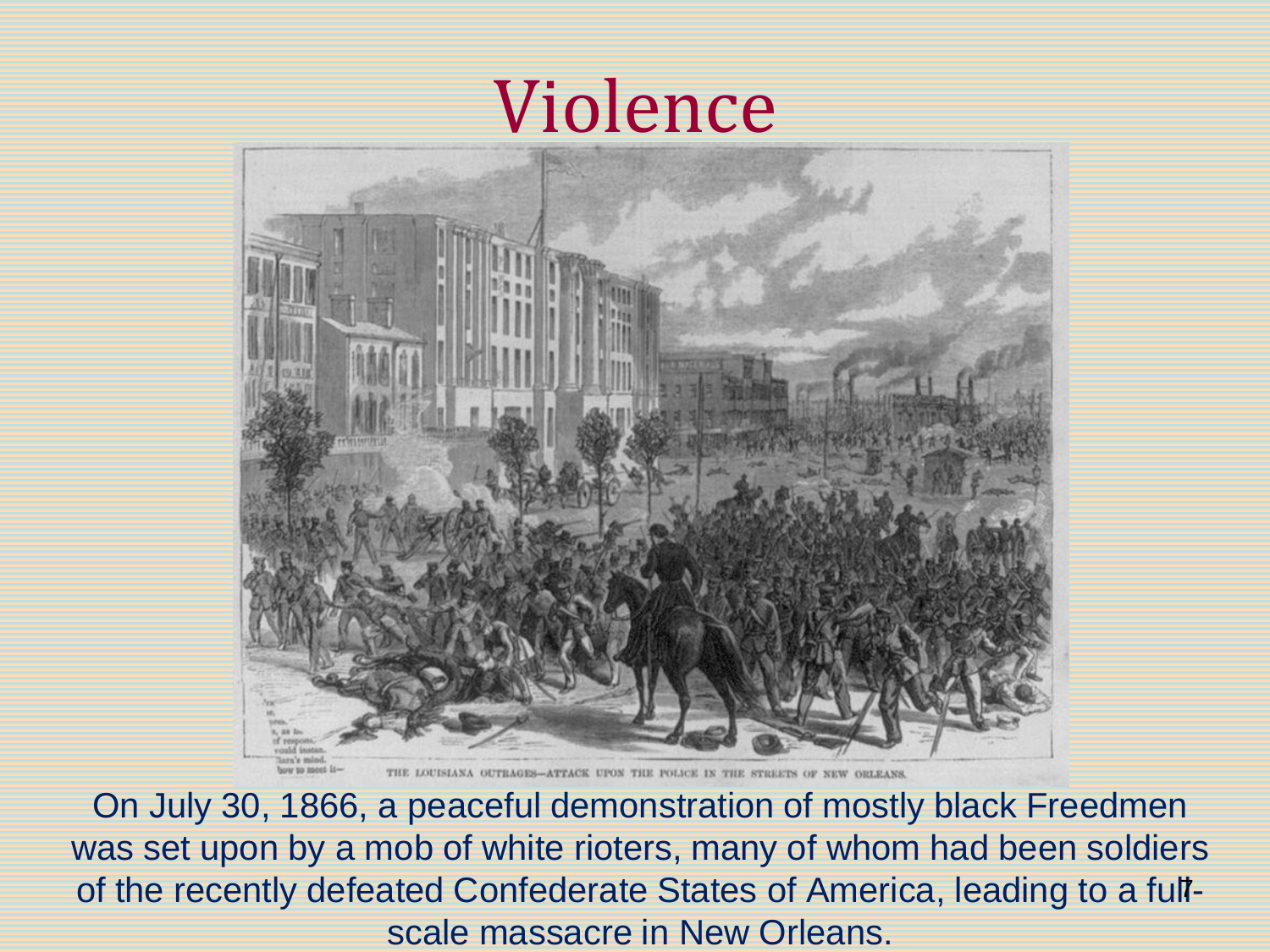# Enforcement Acts

- In response to the violence by the Ku Klux Klan and other anti-abolition groups, Congress passed a series of Enforcement Acts in 1870 and 1871 (also known as the Force Acts) to empower the president to use military force to protect African Americans.
- Nine South Carolina counties were placed under martial law in October 1871. There were more than 5,000 indictments and 1,250 convictions throughout the South.
- However, the Supreme Court struck down various sections of the acts as unconstitutional.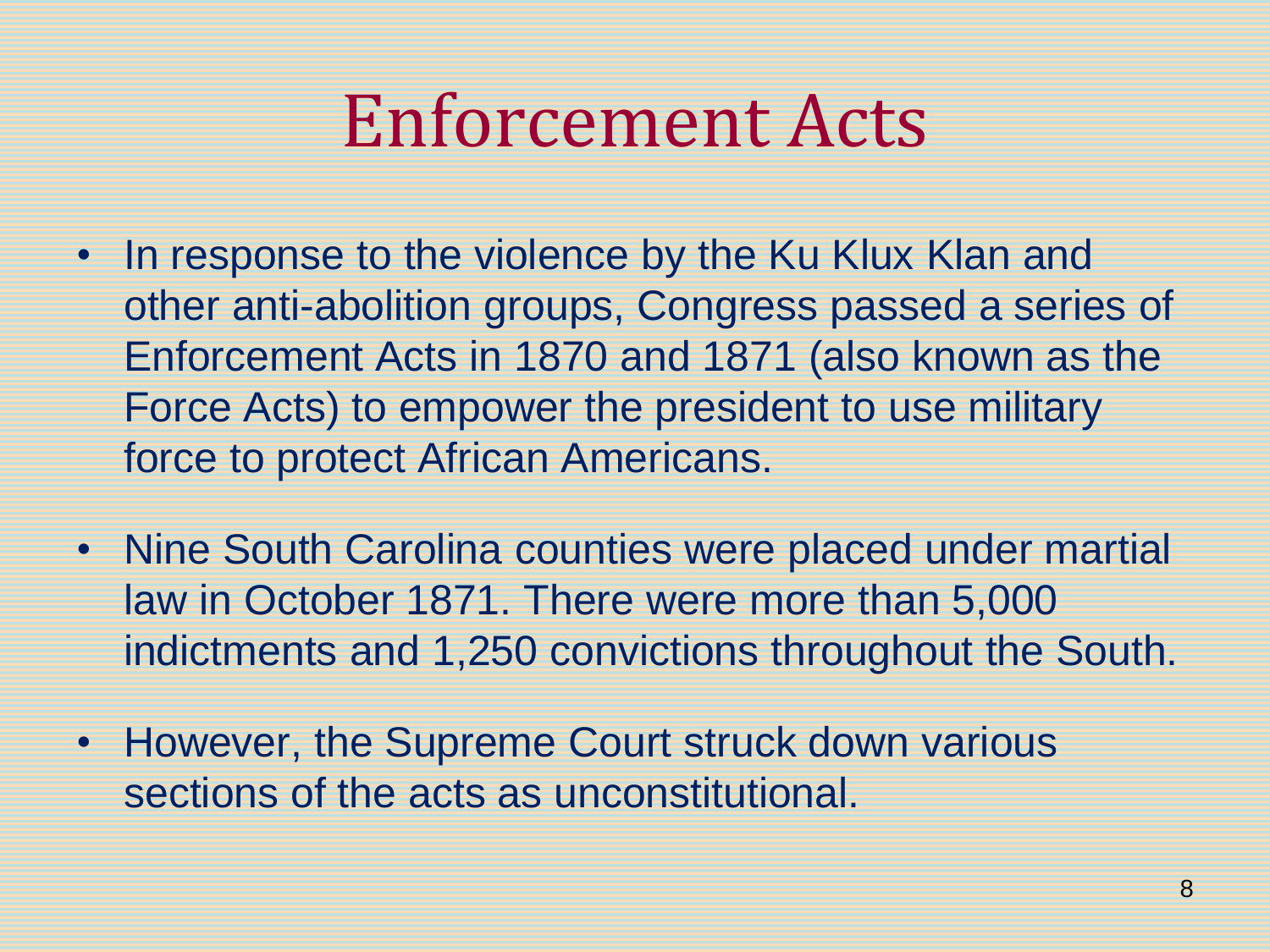# Civil Rights Act of 1875

- In 1875, Congress enacted a Civil Rights Act that would have clarified the scope of the 14th Amendment's equal protection clause
- It required equal protection by forbidding discrimination in hotels, trains, and other public spaces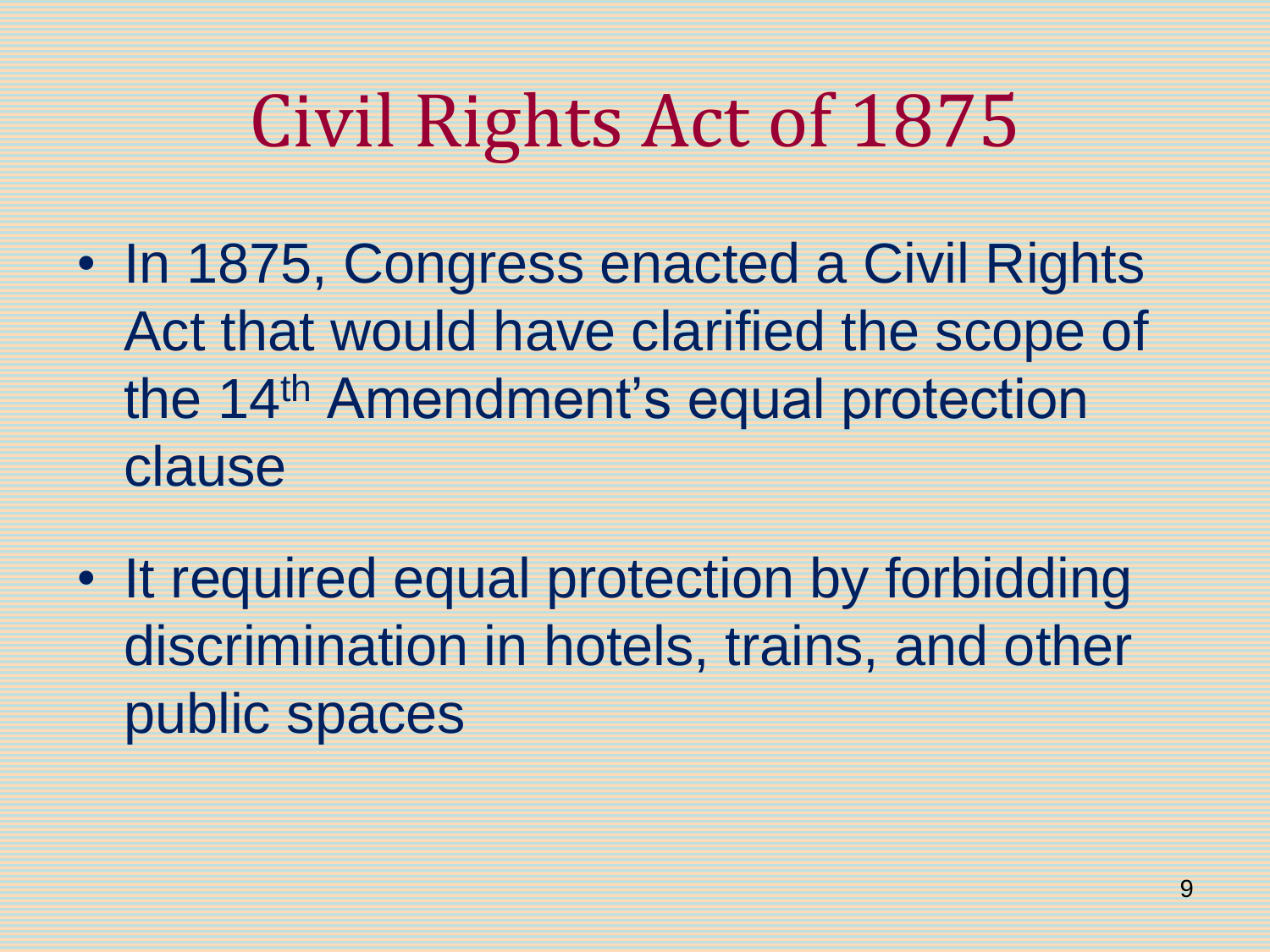# The Civil Rights Act of 1875 was struck down by the U.S. Supreme Court in 1883

The US Supreme Court ruled that the Civil Rights act of 1875 unconstitutional, not authorized by the 13th or 14th Amendments of the Constitution. The ruling read in part:

"The XIVth Amendment is prohibitory upon the States only, and the legislation authorized to be adopted by Congress for enforcing it is not direct legislation on the matters respecting which the States are prohibited from making or enforcing certain laws, or doing certain acts, but it is corrective legislation, such as may be necessary or proper for counteracting and redressing the effect of such laws or acts."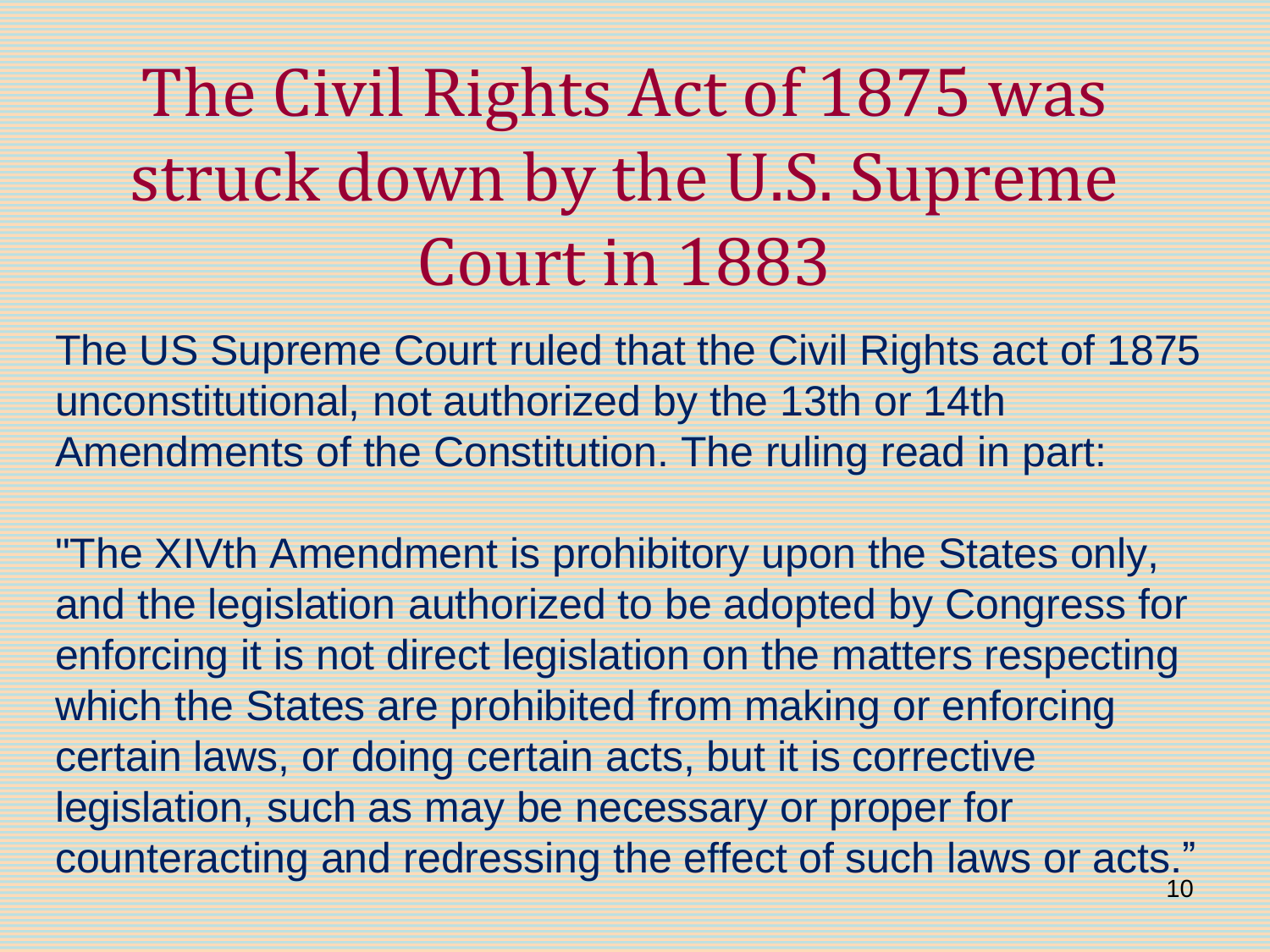### Dissent by Justice Harlan

"Whereas it is essential to just government we recognize the equality of all men before the law, and hold that it is the duty of government in its dealings with the people to mete out equal and exact justice to all, of whatever nativity, race, color, or persuasion, religious or political; and it being the appropriate object of legislation to enact great fundamental principles into law; I am of opinion that such discrimination is a badge of servitude, the imposition of which congress may prevent under its power, through appropriate legislation, to enforce the thirteenth Amendment; and consequently, without reference to its enlarged power under the fourteenth Amendment, the act of March 1, 1875, is not, in my judgment, repugnant to the constitution."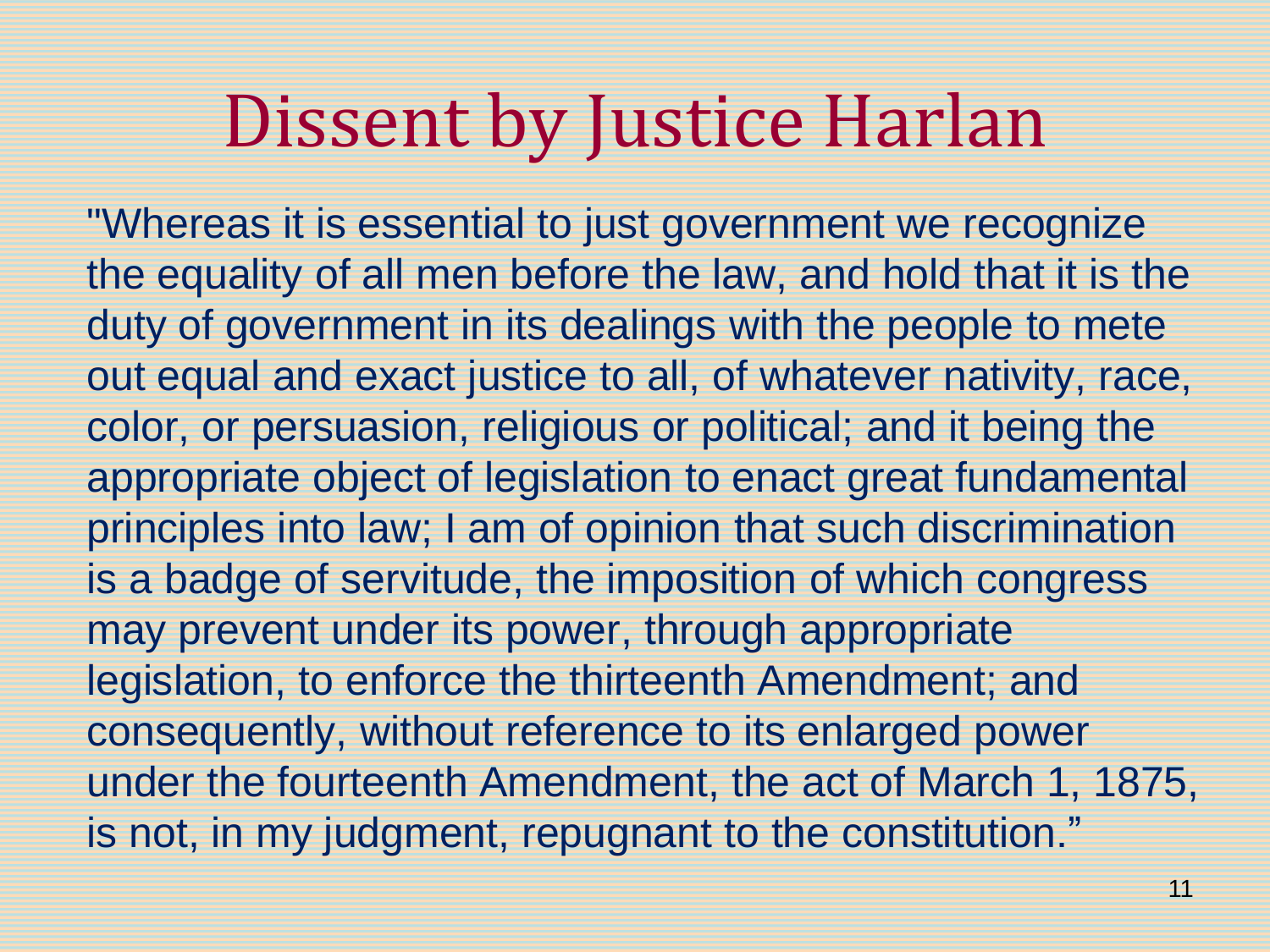# Jim Crow laws

- State governments that had been part of the Confederacy tried to limit the voting rights of black citizens and prevent contact between black and white citizens in public places.
- The effort to protect the rights of blacks under Reconstruction was largely crushed by a series of oppressive laws and tactics called "Jim Crow"\* and the black codes that denied African Americans the right to vote, hold jobs, get an education or even use the same public facilities as whites.
- Those who attempted to defy Jim Crow laws often faced arrest, fines, jail sentences, violence and death.

\*"Jim Crow" was a pejorative term for African Americans from a white mistral show.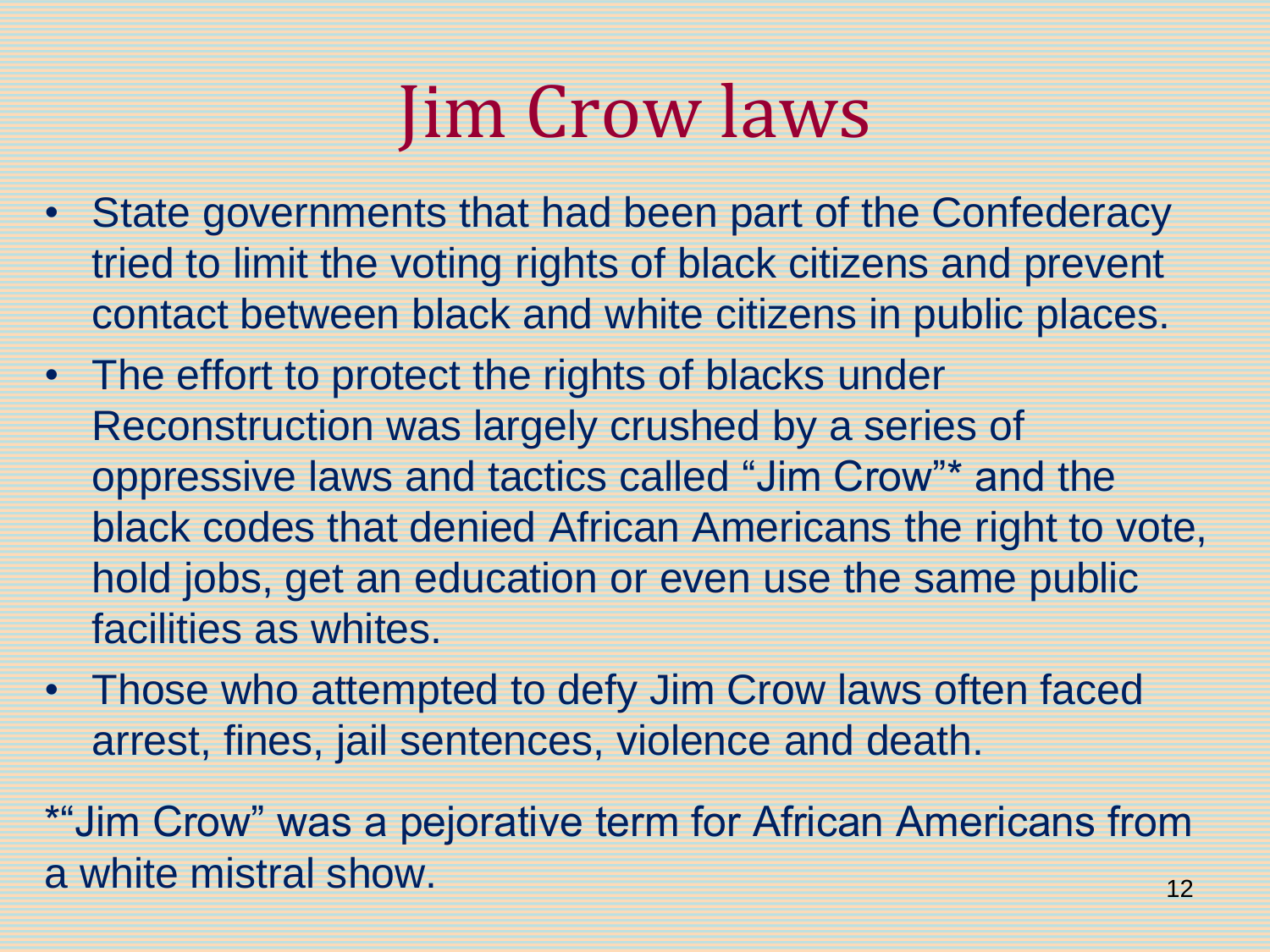# Jim Crow



FOR THE SUNNY SOUTH. AN AIRSHIP WITH A "JIM CROW" TRAILER.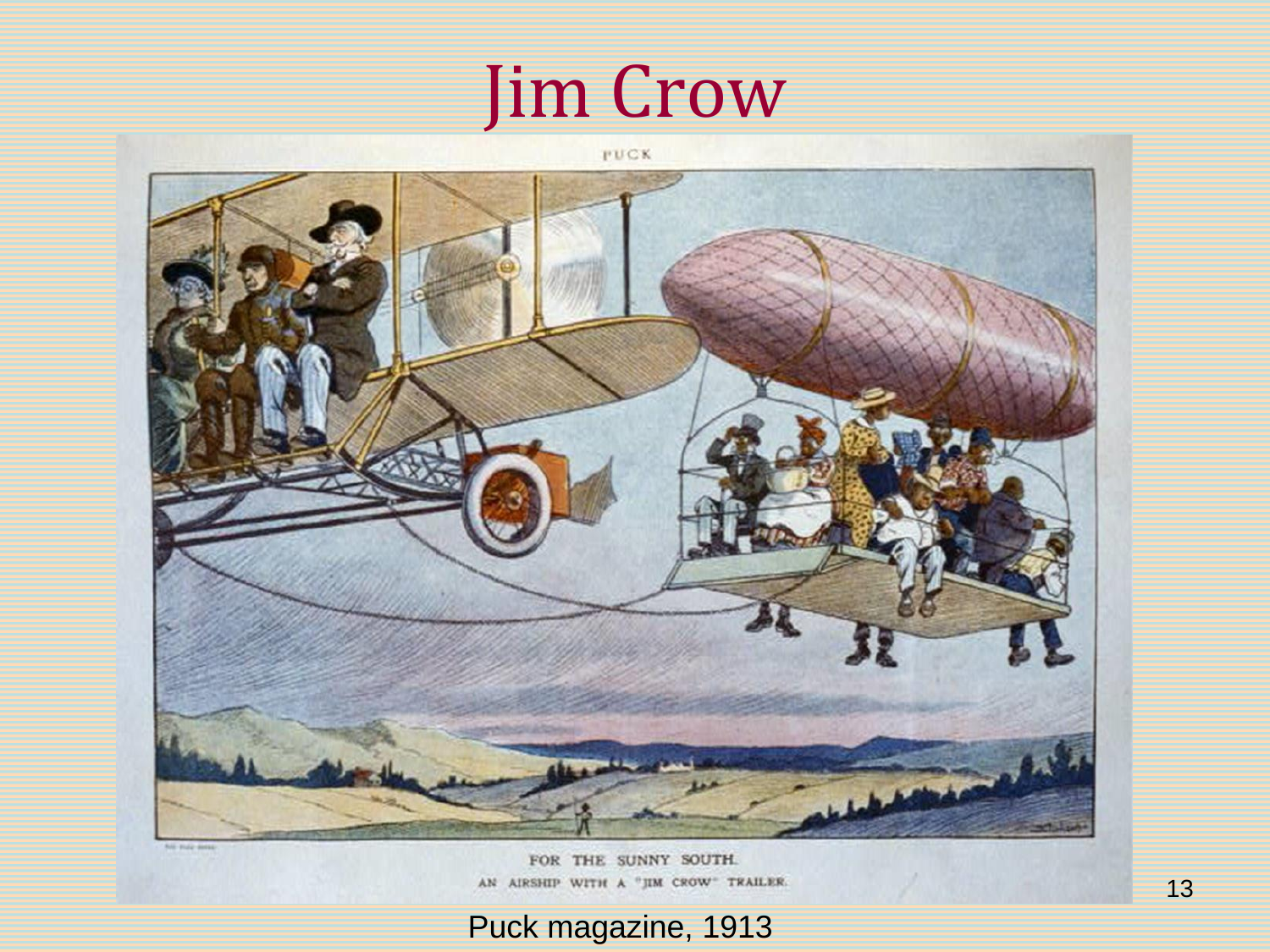# Congress did not pass another civil rights bill for almost a century…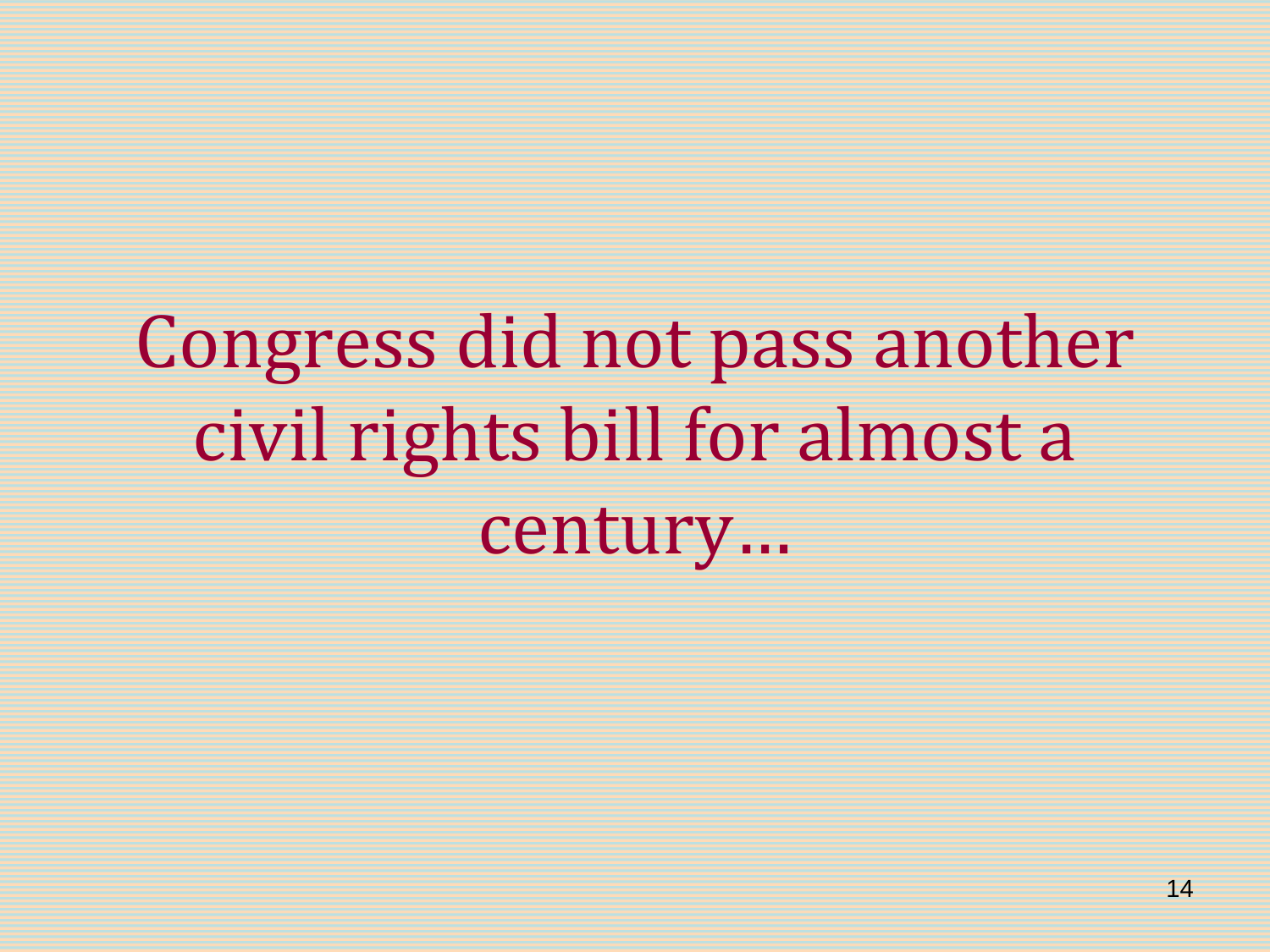# Affirmative Action

- In 1961, President John F. Kennedy issued executive order 10925, which created the Committee on Equal Employment Opportunity and mandated that federally funded projects take "affirmative action" to insure that hiring and employment practices were free of racial bias.
- Focusing in particular on education and jobs, affirmative action policies required that active measures be taken to ensure that blacks and other minorities enjoyed the same opportunities for promotions, salary increases, career advancement, school admissions, scholarships, and financial aid that had been the nearly exclusive province of whites.
- From the outset, affirmative action was envisioned as a temporary remedy that would end once there was a "level playing field" for all Americans. The matrix of the state of the state of the state of the state of the state o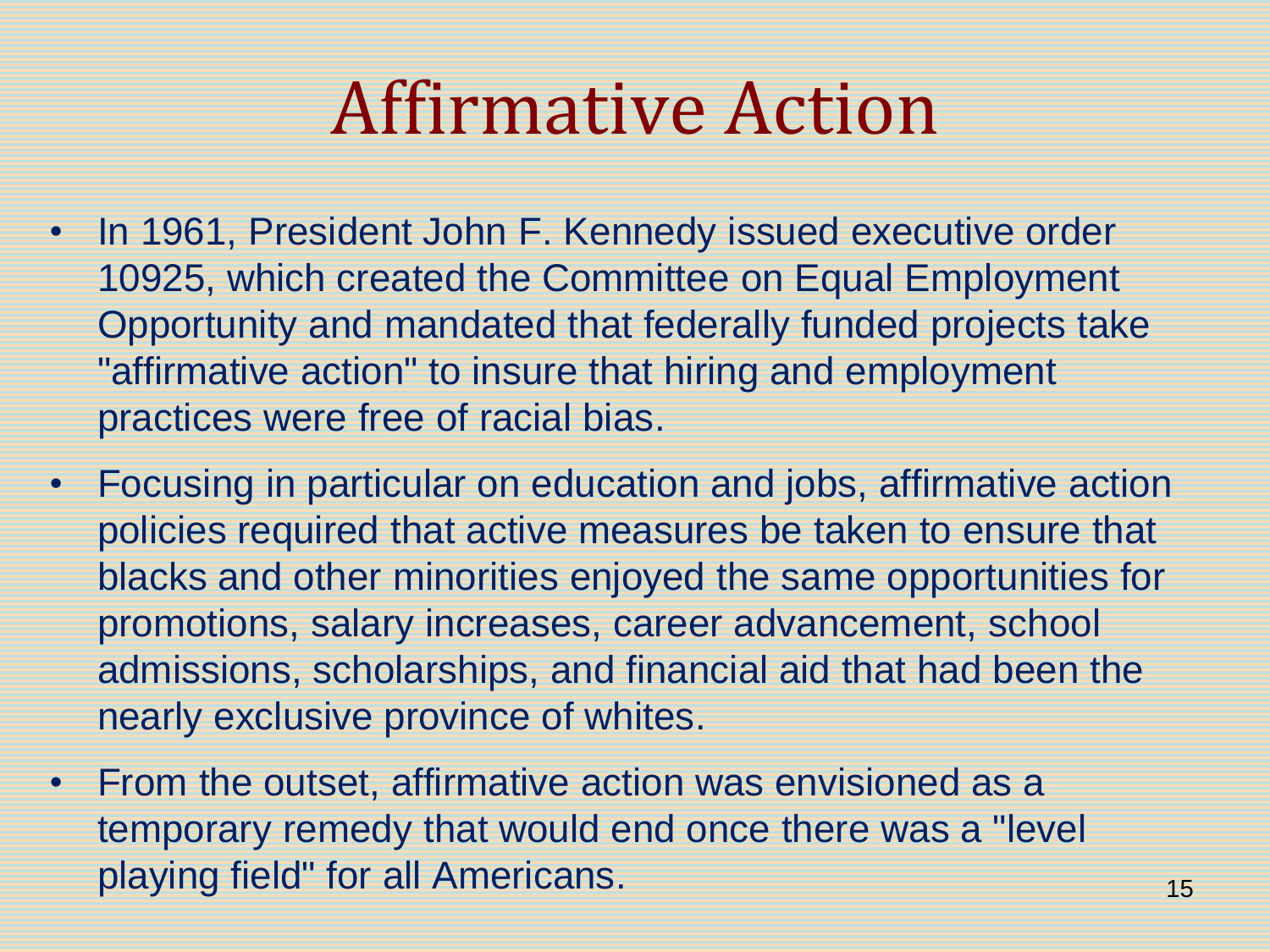# Civil Rights Act 1964

- Signed into law by President Lyndon Johnson on July 2, 1964
- Prohibited discrimination based on race, color, religion, sex, or national origin in public places, provided for the integration of schools and other public facilities, and made employment discrimination illegal
- Powers given to enforce the act were initially weak, but were supplemented during later years
- Congress asserted its authority to legislate under its power to regulate under interstate commerce and its duty to guarantee all citizens equal protection of the laws under the Fourteenth Amendment 16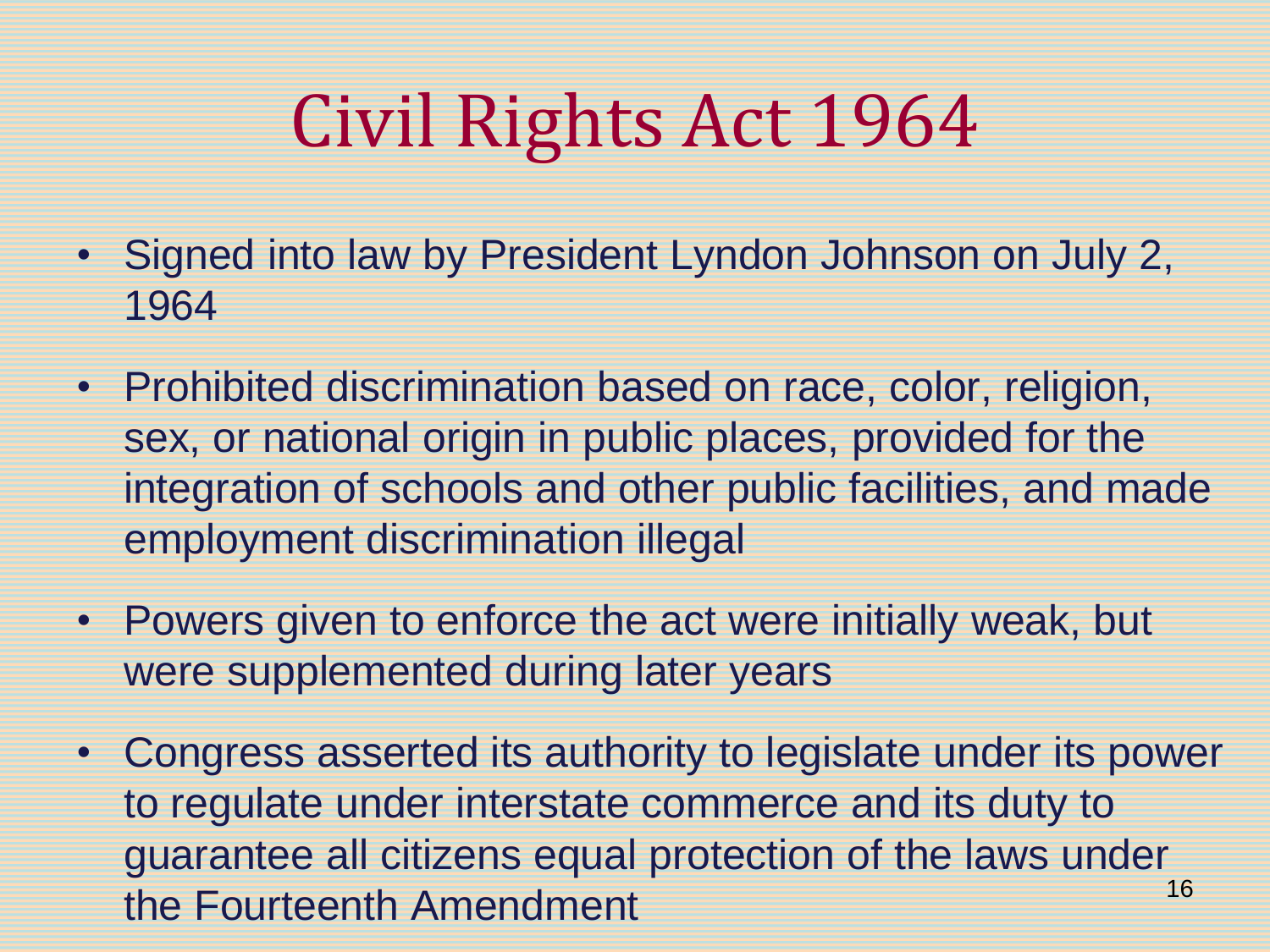# Levels of Scrutiny

#### Strict scrutiny

Classifications based on race, national origin, religion or status as an alien are subject to more rigorous scrutiny

#### Intermediate scrutiny

Classifications based on gender or illegitimacy

#### Rational basis

All other laws that create classifications—including wealth, disability and age, are presumed Constitutional and must only show that the law has a rational relation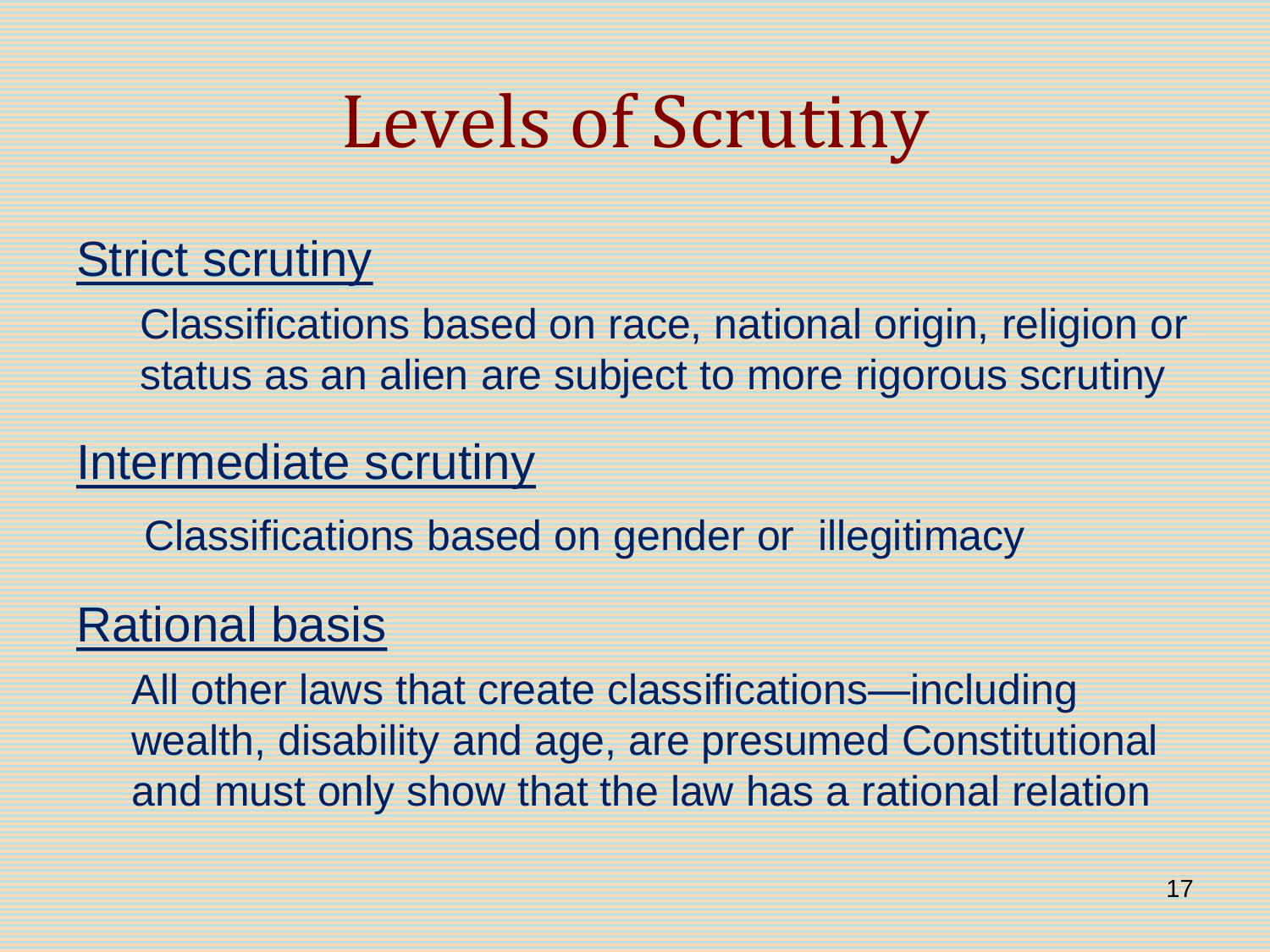# What do you think?

What level of judicial scrutiny do you think should apply in the following situations?

- $\triangleright$  Rejecting an 85-pound woman from admission to the firefighters' academy.
- ▶ Requiring drivers over age 75 or male drivers under 25 to take an annual driver's exam.
- $\triangleright$  Disqualifying a female student in a public high school from participating on the boy's wrestling team.
- $\triangleright$  Allowing businesses in state enterprise zones to charge lower sales taxes.
- ▶ Barring the children of illegal aliens from public schools.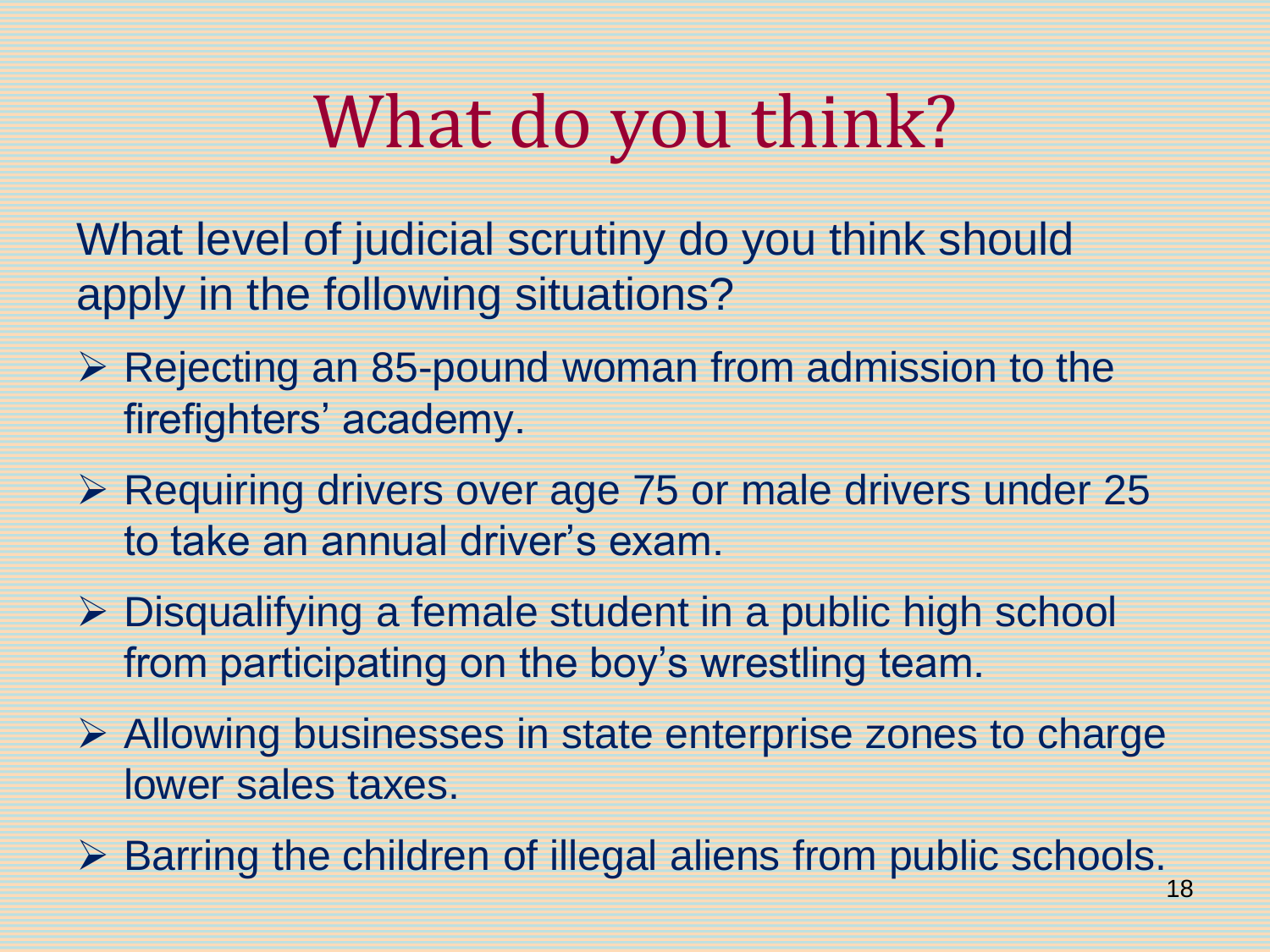# What does "equal protection of the laws" mean?

- The government must treat every person, no matter what race, ethnicity or beliefs, equally
- Does this include treatment by nongovernmental actors (private individuals)?
- Does this require equality of results or equality of opportunity?
- Does equal mean "the same"?
- Are we all the same?
- Are we all equal?